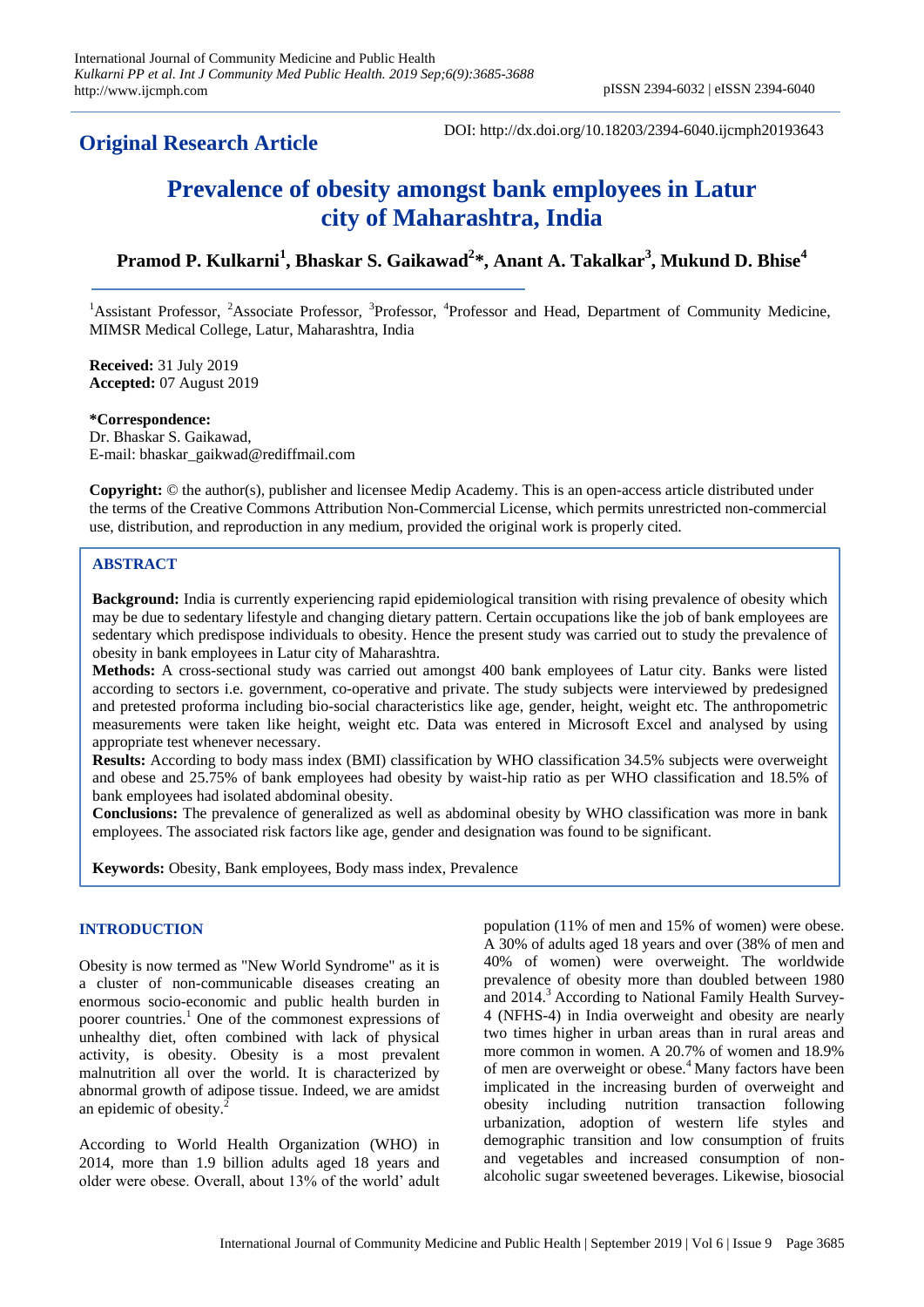factors influencing overweight and obesity have identified to include age, gender, marital and socioeconomic status, urban residence, dietary intake and physical activity. Considering all these aspects the present study has been undertaken.<sup>5</sup>

Certain occupations predispose individuals to sedentary lifestyles and some of these are white-collar jobs characterized by sitting for long periods. Therefore, workers in such institutions become susceptible to developing obesity and or overweight which could predispose them to chronic diseases associated with physical inactivity. $6$  The prevalence of these risk factors shows upward trend with increasing body mass index (BMI) and waist circumference (WC). Bank employees because of sedentary nature of their job and associated job stress form a high-risk group.<sup>7</sup> Hence the present study was to carried out to study the prevalence of obesity in bank employees in Latur city of Maharashtra, India.

#### **METHODS**

A cross-sectional community based descriptive study was conducted amongst 400 bank employees in Latur city of Maharashtra during the period of one year i.e. from  $1<sup>st</sup>$ October 2017 to  $30<sup>th</sup>$  September 2018.

Banks were listed according to sectors i.e. government, co-operative and private. Total 400 subjects were enrolled in the study according to sectors i.e. government (200), co-operative (100) and private (100) by stratified random sampling method and banks were selected by simple random sampling till we got the desired subjects according to stratified sampling. All the bank employees belonging to officer level, clerical grades and attendants who were in service were included in the study after explaining them purpose of the study.

Pregnant employees, employees absent on the days of the interview, persons who were on anti-depressant drugs or taking steroids and bank employee who were not willing to participate in the study were excluded from the study.

A pretested and predesigned semi structured proforma was constructed relevant to the study. Informed consent was taken from the subjects who were ready to take part in the study from each bank after explaining them the nature and purpose of study.

The weight was taken on a portable weighing machine with a calibrated scale of 0.5 kg marked from 0 to 130 kg and the machine was frequently checked against a standard weight. Height was measured with a calibrated measuring tape marked in centimetres. The measurement was taken in erect standing position, barefoot with foot together, heels against wall and looking straight.

BMI was calculated based on the above measurements using the formula- BMI=weight in kg/height in  $m^2$ . WHO BMI classification was used as following:

- Underweight: BMI <18.50 kg/m<sup>2</sup>,
- Normal range: BMI 18.5-24.99 kg/m<sup>2</sup>,
- Overweight: BMI 25.00-29.99 kg/m<sup>2</sup>,
- Obesity: BMI 30.00 and above kg/m<sup>2</sup>.

Waist circumference (WC) was measured at the midpoint between the lower margin of the least palpable rib and the top of the iliac crest in the mid axillary line, using a stretch-resistant tape. Hip circumference (HC) was measured around the widest portion of the buttocks, with the tape parallel to the floor. Waist circumference  $>102$ cm in males and >88 cm in females were the cut off levels for subjects with abdominal obesity. Waist-Hip ratio (WHR) was also calculated and classified with criteria WHR  $>0.90$  for males and  $>0.85$  for females.<sup>8</sup>

Data was analysed by using SPSS version- 21.0 and results were expressed as percentages, proportions, mean and standard deviation whenever necessary.

#### **RESULTS**

As seen from Table 1 that there were 351 (87.75%) males and 49 (12.25%) females out of 400 study subjects in the study. The maximum percentage of the employees were in the age group of  $\langle 30 \rangle$  years i.e. (39.5%) followed by 21.2% in 31-40 yrs, 19.5 in 41-50 yrs and 19.8% in 51-60 yrs age group respectively.

#### **Table 1: Gender and age wise distribution of study population.**

| <b>Variable</b> | No. (%)     |
|-----------------|-------------|
| <b>Gender</b>   |             |
| Male            | 351 (87.75) |
| Female          | 49 (12.25)  |
| Age (in years)  |             |
| $<$ 30          | 158 (39.5)  |
| $31 - 40$       | 85 (21.2)   |
| $41 - 50$       | 78 (19.5)   |
| $51-60$         | 79 (19.8)   |

It was seen from Table 2 that according to BMI classification by WHO classification 34.5% subjects were overweight and obese i.e. prevalence of obesity in bank employees was  $138 (34.5\%)$  with variation of 67 (42.4%) in officer group, 38 (24.1%) in clerk group and 33 (39.3%) in attendant groups.

It was evident from Table 3 that 74 (18.50%) of bank employees had isolated abdominal obesity i.e. abnormal waist circumference with prevalence of 58 (16.50%) in males and 16 (32.7%) in females.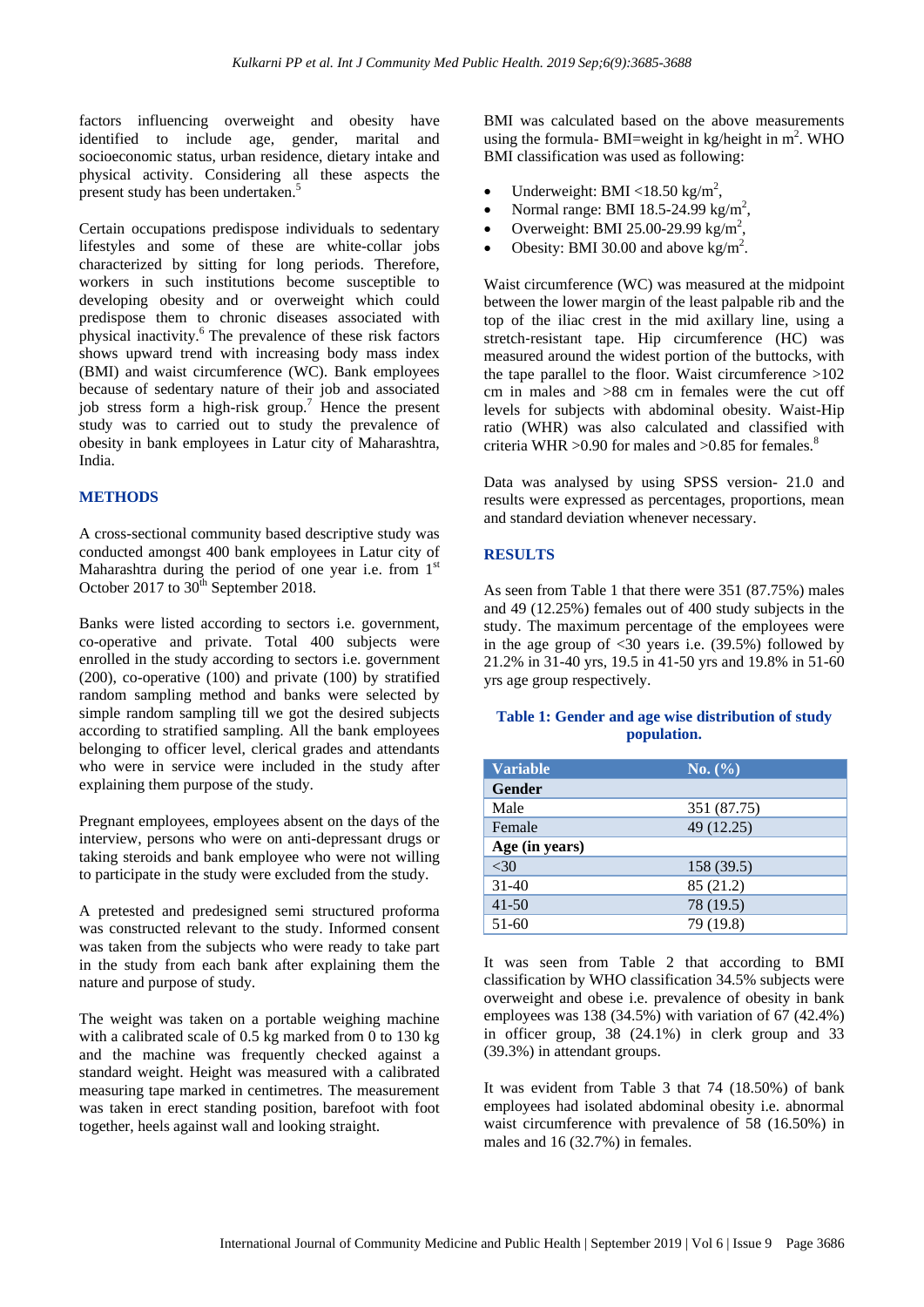#### **Table 2: Prevalence of obesity in bank employees according to body mass index.**

| <b>Body mass index (BMI)</b> | <b>Officer</b> | <b>Clerk</b> | <b>Attendant</b> | <b>Total</b> |
|------------------------------|----------------|--------------|------------------|--------------|
|                              | No. (%)        | No. (%)      | No. (%)          | No. (%)      |
| Underweight                  | 07(4.4)        | 16(10.1)     | 02(2.4)          | 25(6.25)     |
| <b>Normal</b>                | 84 (53.2)      | 104(65.8)    | 49(58.3)         | 237(59.25)   |
| Overweight and obese         | 67(42.4)       | 38(24.1)     | 33(39.3)         | 138 (34.5)   |
| <b>Total</b>                 | 158 (100)      | 158 (100)    | 84 (100)         | 400(100)     |

 $X^2 = 12.86$ , df=2, p=0.0016, highly significant.

#### **Table 3: Distribution of study population according to waist circumference.**

| Waist circumference | <b>Male</b> |               | <b>Female</b> |               |               |
|---------------------|-------------|---------------|---------------|---------------|---------------|
|                     | No.         | $\frac{0}{0}$ | No.           | $\frac{0}{0}$ | Total $(\% )$ |
| Abnormal            | 58          | 16.5          | 16            | 32.7          | 74 (18.50)    |
| <b>Normal</b>       | 293         | 83.5          | 33            | 67.3          | 326 (81.50)   |
| <b>Total</b>        | 351         | 100           | 49            | 100.0         | 400 (100.00)  |

 $X^2$ =7.41, p=0.0006, highly significant.

#### **Table 4: Distribution of study population according to waist / hip ratio.**

| Waist-hip ratio | <b>Male</b> |               | <b>Female</b> |               |               |
|-----------------|-------------|---------------|---------------|---------------|---------------|
|                 | No.         | $\frac{0}{0}$ | No.           | $\frac{0}{0}$ | Total $(\% )$ |
| Abnormal        | 58          | 16.5          | 45            | 91.8          | 103(25.75)    |
| <b>Normal</b>   | 293         | 83.5          |               | 8.2           | 297 (74.25)   |
| <b>Total</b>    | 351         | 100           | 49            | 100.0         | 400(100.0)    |

 $X^2$ =127.55, p=0.0001, highly significant.

As shown in Table 4 that overall 25.75% of bank employees had obesity by waist-hip ratio as per WHO classification with prevalence of 58 (16.50%) in males and 45 (91.0%) in females.

#### **DISCUSSION**

There were 400 participants included in the present study, 351 were males and 49 females from various banks in the city. The prevalence of obesity in these bank employees was found to be 138 (34.5%) i.e. BMI over 25 kg/m<sup>2</sup>. 74 (18.50%) of bank employees had isolated abdominal obesity i.e. abnormal waist circumference with prevalence of 58 (16.50%) in males and 16 (32.7%) in females. 25.75% of bank employees had obesity by waist-hip ratio as per WHO classification with prevalence of 58(16.50%) in males and 45 (91.8%) in females.

A study by Aparna et al conducted in Vadodara city on bank employees stated that out of 595 subjects, 41% were obese and overweight  $(BMI > 25)$ .<sup>1</sup> Similar results were reflected in our study with prevalence of 34.5%. In the study done at Aurangabad by Hirani et al showed that out of total 240 bank employees, 47.9% and 29.6% bank employees were found to be overweight and obese respectively.<sup>6</sup> The prevalence of obesity by WHR also was high (65%) in this study compared to our study (25.75%). The prevalence of obesity by waist circumference alone was high in our study (18.5%) as compared to  $(6.5\%)$  in Hirani et al study.<sup>6</sup>

Another study by Singh et al in Jammu and Kashmir on bank employees showed the prevalence of obesity by BMI over 25 as  $49.5\%$  in their study.<sup>7</sup> The prevalence of generalized and central obesity was found to be 9% and 69% respectively. The results were in line with our study. A study by Parasher et al showed the prevalence of obesity (BMI >30) in bank employees in Merut city as 19.5% which is nearly same in our study.<sup>9</sup>

Another study by Sable et al study on shopkeepers which are sedentary workers like bank employees showed that 43.3% participants were overweight, 22% were obese and 23.6% were having waist circumference  $>102$  cm.<sup>10</sup> These results are higher than our present study. Desai et al conducted a study on effect of life style risk factors on prevalence of hypertension among white collar job people of Surat which revealed that 32% of the total employees were overweight.<sup>11</sup> This matches exactly with present study. A study by Yashneel et al concluded that prevalence of obesity among adult population in Srikot, Uttarakhand was 55.5% using BMI  $\geq$ 25 kg/m<sup>2</sup> indicating a high burden of disease. 12

#### **CONCLUSION**

According to BMI classification by WHO classification prevalence of obesity in bank employees was 34.5%. Overall 25.75% of bank employees had obesity by waisthip ratio as per WHO classification. 18.5% of bank employees had isolated abdominal obesity i.e. abnormal